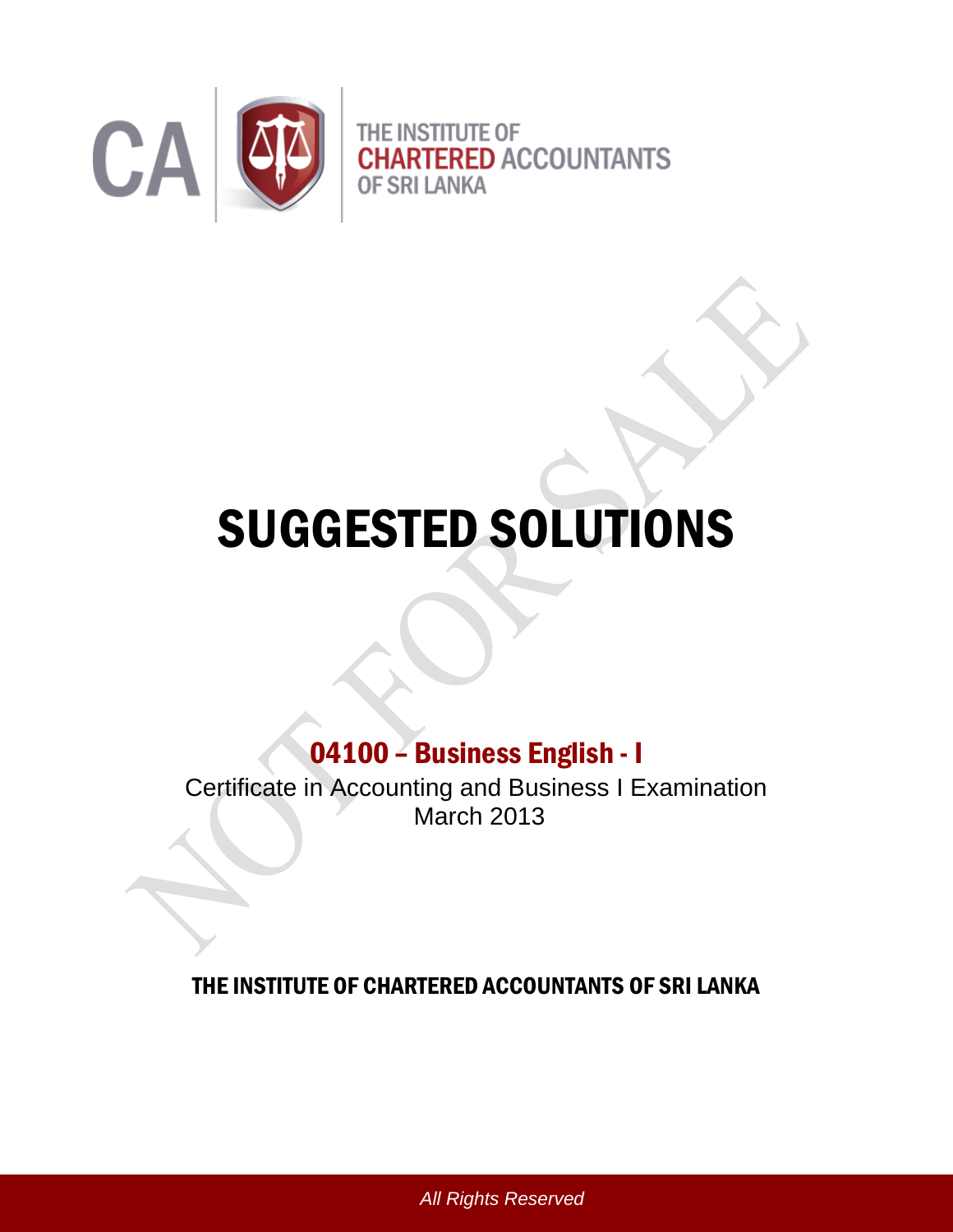

(2)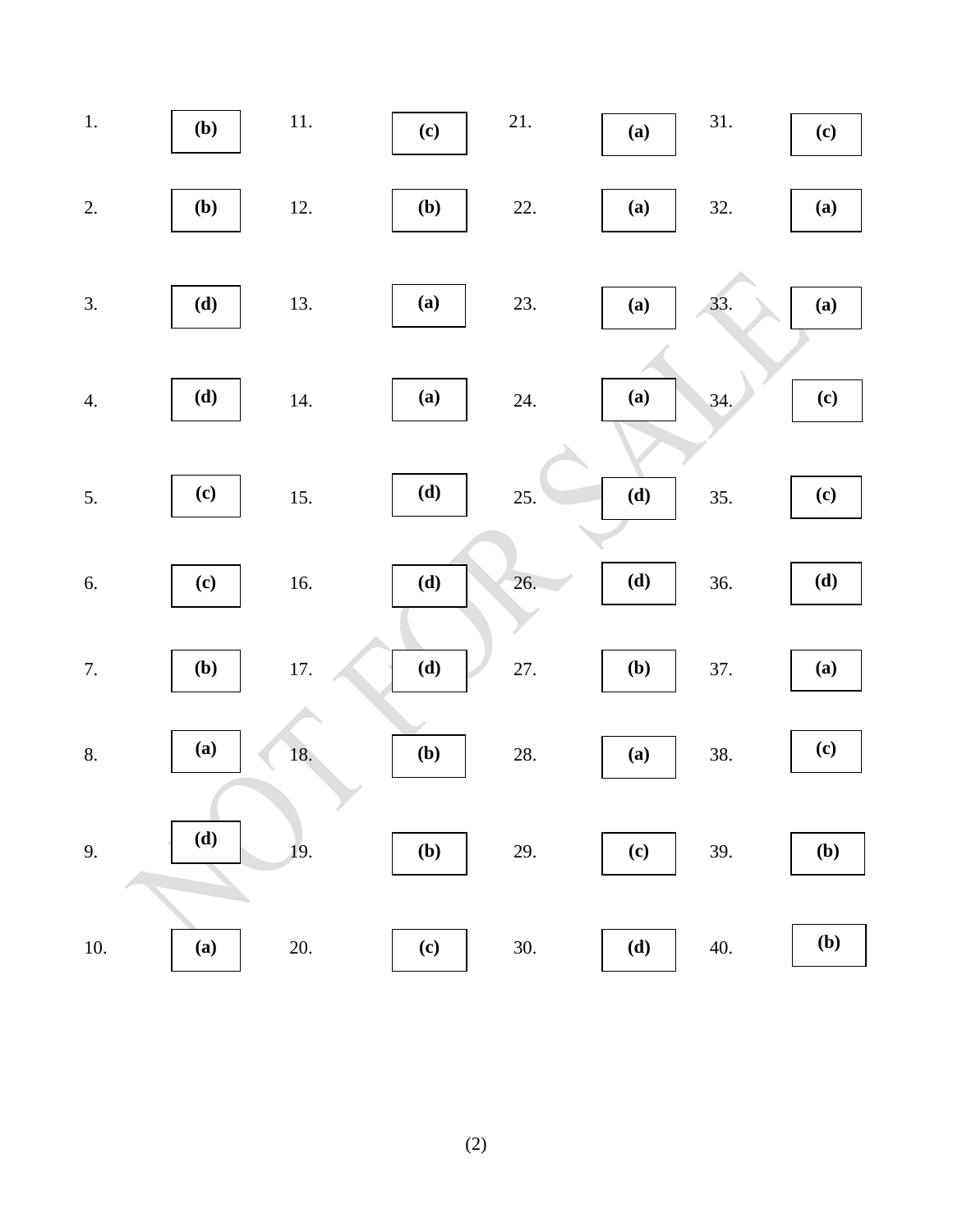| 41. | (c)                        | 56.   | (c)                        | 71. | (b) |
|-----|----------------------------|-------|----------------------------|-----|-----|
| 42. | (a)                        | 57.   | (c)                        | 72. | (d) |
| 43. | (d)                        | 58.   | (b)                        | 73. | (b) |
| 44. | (a)                        | 59.   | (a)                        | 74. | (c) |
| 45. | (a)                        | 60.   | (d)                        | 75. | (b) |
| 46. | (c)                        | 61.   | (a)                        | 76. | (b) |
| 47. | (a)                        | 62.   | (c)                        | 77. | (b) |
| 48. | (b)                        | 63.   | (d)                        | 78. | (c) |
| 49. | (a)                        | 64.   | (b)                        | 79. | (d) |
| 50. | (b)                        | 65.   | (c)                        | 80. | (b) |
| 51. | (d)                        | 66.   | (b)                        | 81. | (b) |
| 52. | $\left( \mathbf{c}\right)$ | 67.   | $\left( \mathbf{c}\right)$ | 82. | (b) |
| 53. | (c)                        | 68.   | (a)                        | 83. | (d) |
| 54. | (b)                        | 69.   | (b)                        | 84. | (a) |
| 55. | ( <b>b</b> )               | $70.$ | (d)                        | 85. | (b) |